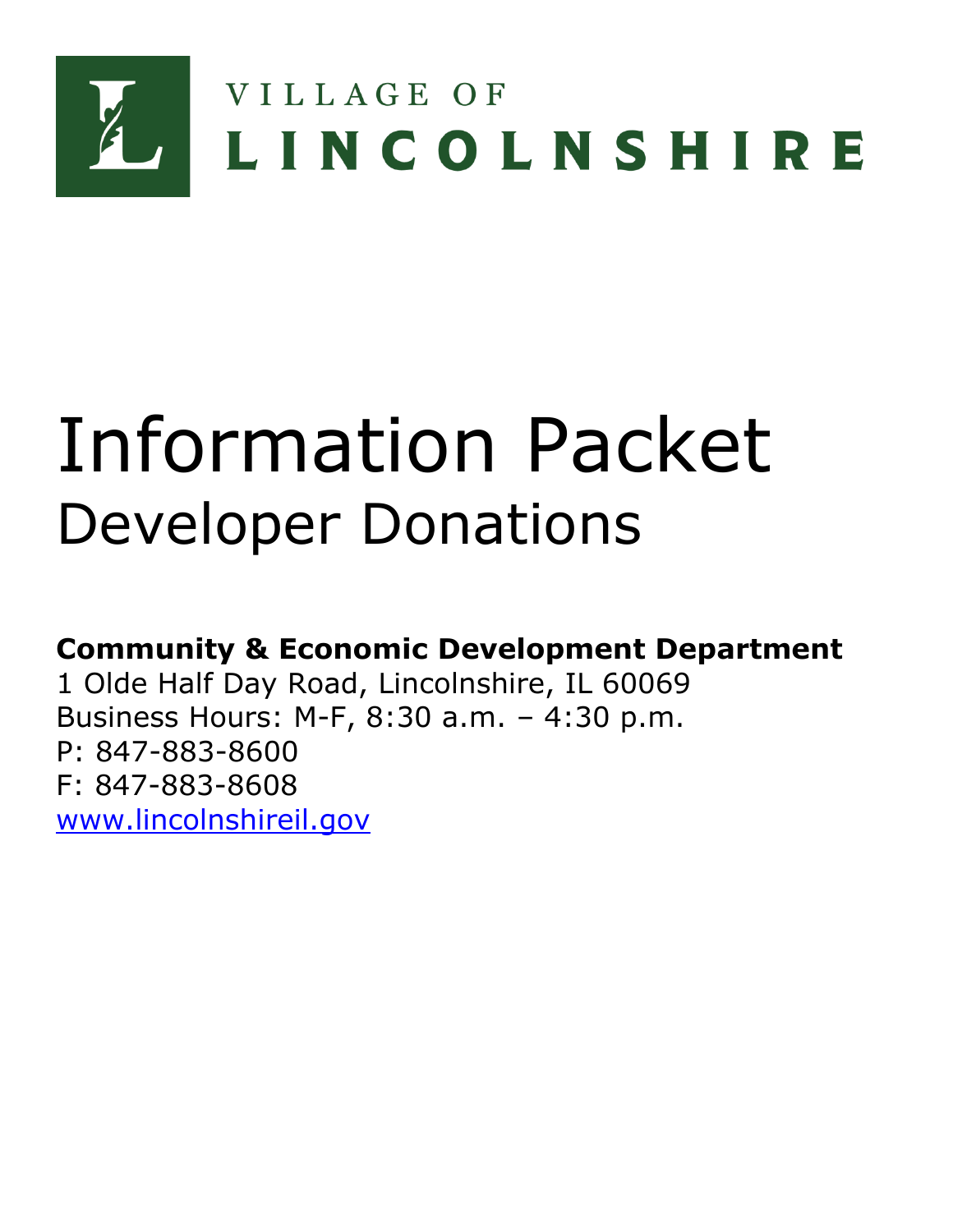# **REQUIRED DONATIONS & FEES**

## **A. Applicant Due Diligence**

Applicants are encouraged to review [Section 7-1](https://www.lincolnshireil.gov/sitemedia/documents/quick_links/village-code/title-7/code0701.pdf) and [Section 7-7](https://www.lincolnshireil.gov/sitemedia/documents/quick_links/village-code/title-7/code0707.pdf) (Subdivisions and Land Development) of the Lincolnshire Village Code to familiarize themselves with developer donations.

#### **B. Required Donations and Fees**

As a condition of approval for a final plat of subdivision, final plat, or final site plan for a planned unit development (PUD), each subdivider/developer shall be required to dedicate land and/or make a cash contribution for schools, parks, and library, and acreage impact fees to recoup or offset a proportionate share of public capital costs necessary to serve the immediate and future needs of new residents. The required donations and fees are used for capital improvements such as, but not limited to, the acquisition of land, construction of new facilities, and improvements to existing facilities.

General requirements and the amount of land dedication and cash contributions are outlined in this pamphlet. Specific requirements and the methods for calculating these necessary donations and fees can be found in **Section 7-7** of the Lincolnshire Village Code.

All donations and fees shall be made to out the respective taxing body and delivered to Village Hall prior to recording of the final plat of subdivision, final plat, or final site plan with the Lake County Recorder of Deeds. A payment schedule for developments of a substantial size may be negotiated with the corporate authorities in a written agreement.

#### **C. Required Certificate**

[Section 7-4](https://www.lincolnshireil.gov/sitemedia/documents/quick_links/village-code/title-7/code0704.pdf) of the Lincolnshire Village Code contains information regarding the certificate language required for the title sheet of all plats of subdivision or final plans for a development.

## **PARK DONATIONS**

The subdivider/developer is responsible for making a land dedication and/or a cash contribution for park purposes dependent upon the location and conditions of the land that is part of the subdivision or planned unit development. The Village of Lincolnshire Park Board and the Village Board are responsible for making a recommendation that meets the goals and objectives of Lincolnshire's Comprehensive Plan and Open Space Master Plan.

#### **A. Land Dedication**

The amount of land to be dedicated for park purposes shall be determined based on the number of proposed dwelling units, the average household size in the Village (as derived from the latest decennial U.S. Census), and the ultimate population of a proposed subdivision or development.

## **B. Cash Contribution**

The cash contribution for park purposes is calculated by multiplying the total number of acres of land to be dedicated for park purposes by the current fair market value of an acre of improved land.

# **SCHOOL DONATIONS**

The subdivider/developer may negotiate the required donation for land dedication or cash contribution for school purposes with one or more of the following school districts that serve the students of the proposed development:

- Aptakisic-Tripp Community School District No. 102 (847-353-5650)
- Lincolnshire-Prairie View School District No. 103 (847-295-4030)
- Adlai E. Stevenson High School District No. 125 (847-634-4000)

The amount of land to be dedicated for school purposes is determined based on the number of new students within each school classification (elementary, junior high and high), the maximum recommended number of students to be served by each school classification, and the recommended number of acres of land for a school site within each school classification.

1 Olde Half Day Road, Lincolnshire, IL 60069 | [www.lincolnshireil.gov](http://www.lincolnshireil.gov/) | P: 847-883-8600 | F: 847-883-8608